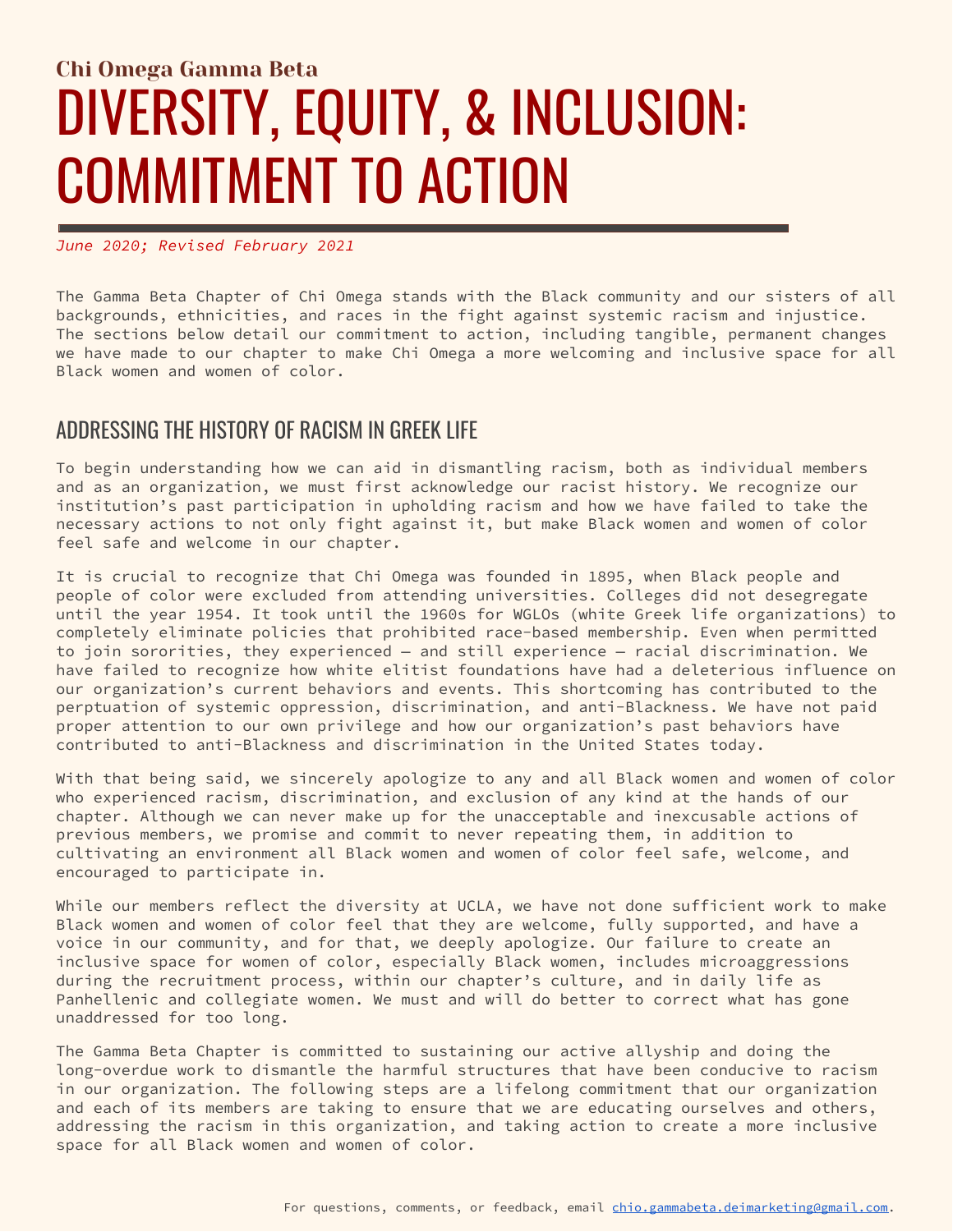## DONATIONS AND FINANCIAL SUPPORT

Below outlines the first of many fundraising efforts Chi Omega will lead to financially support organizations better equipped to fight racial and social injustice and inequity in the UCLA and Los Angeles communities as well as in the and greater United States.

- ⭒ In June of 2020, UCLA Chi Omega chapter members individually fundraised for the [ACLU,](https://www.aclu.org/) [NAACP,](https://naacp.org/) and Public [Allies.](https://publicallies.org/) Donations were tripled by Illumina, for a total of \$12,858 raised.
- ⭒ In July of 2020, a portion of the chapter's internal funds (\$500) was donated to Black Women's [Blueprint,](https://www.blackwomensblueprint.org/) which works to place Black women and girls' lives squarely within the larger racial justice concerns of Black communities.
- The DEI Committee selected [RISE,](https://risefree.org/) an organization focused on student-led advocacy that fights to make higher education accessible to all, as the beneficiary of the proceeds of multiple DEI-sponsored events. As of January 2021, our chapter has raised over \$1,800, and future events throughout the school year will continue to benefit this organization.

## ESTABLISHMENT OF DIVERSITY, EQUITY, AND INCLUSION COMMITTEE

At the start of Fall Quarter 2020 in October, the Gamma Beta Chapter established a Diversity, Equity, and Inclusion Committee to educate chapter members on both the history and continuation of racism and discrimination and how to dismantle it in our chapter and communities. The committee consists of six chairwomen who oversee a general committee, composed of as many chapter members who wish to participate. The chairpositions include DEI of Campus Activities, Career and Personal Development, Marketing, Philanthropy, Sisterhood, and Social. To view the mission statements and goals of each of the chairwomen, click on their individual links.

*DEI of Campus [Activities](https://docs.google.com/document/d/1F4dhijIVtTGdk8E446LN8zaZCYCU_q1pApCm9Nbs33U/edit?usp=sharing)*

*DEI of Career and Personal [Development](https://docs.google.com/document/d/1jFL1pUs6ndhRlvrfpxB1SQJq-QoHqvGW0G2qXVjzhMo/edit?usp=sharing)*

*DEI of [Marketing](https://docs.google.com/document/d/1cN9uaUrMMl2e9K6WhLDWhSTjCfvKH7XOcyXN02_XXF8/edit?usp=sharing)*

*DEI of [Philanthropy](https://docs.google.com/document/d/17Xi01ecLDt8nwbvnOHN5TnuIMbj5VtV13tpn1dw-6qM/edit?usp=sharing)*

*DEI of [Sisterhood](https://docs.google.com/document/d/1y-FGZ6o715-GW7M2NoxqCakdeAfm_POtXJP3rjYeKvI/edit?usp=sharing)*

*DEI of [Social](https://docs.google.com/document/d/12-XjR2F0iqDUfv3h3STg-eeQhkYxCsxe_wVyFT-VD2c/edit?usp=sharing)*

## HOLDING EACH OTHER ACCOUNTABLE

Our chapter has a zero-tolerance policy for racism. Any member exhibiting racist actions or speech will be removed from the chapter immediately. To best enforce this policy, we will equip our members to speak up against discrimination through workshops, trainings, and discussions, created and led by the DEI Committee. We will practice restorative justice and de-escalation techniques with chapter members to help us engage in difficult conversations when holding each other and other Greek organizations accountable. Engaging in this type of learning will allow our members to be vocal when we see or hear behavior that contributes to the endurance of racism. By doing all of the aforementioned, we will strive to create and uphold a safe chapter environment that supports all Black women and women of color who wish to participate in our chapter.